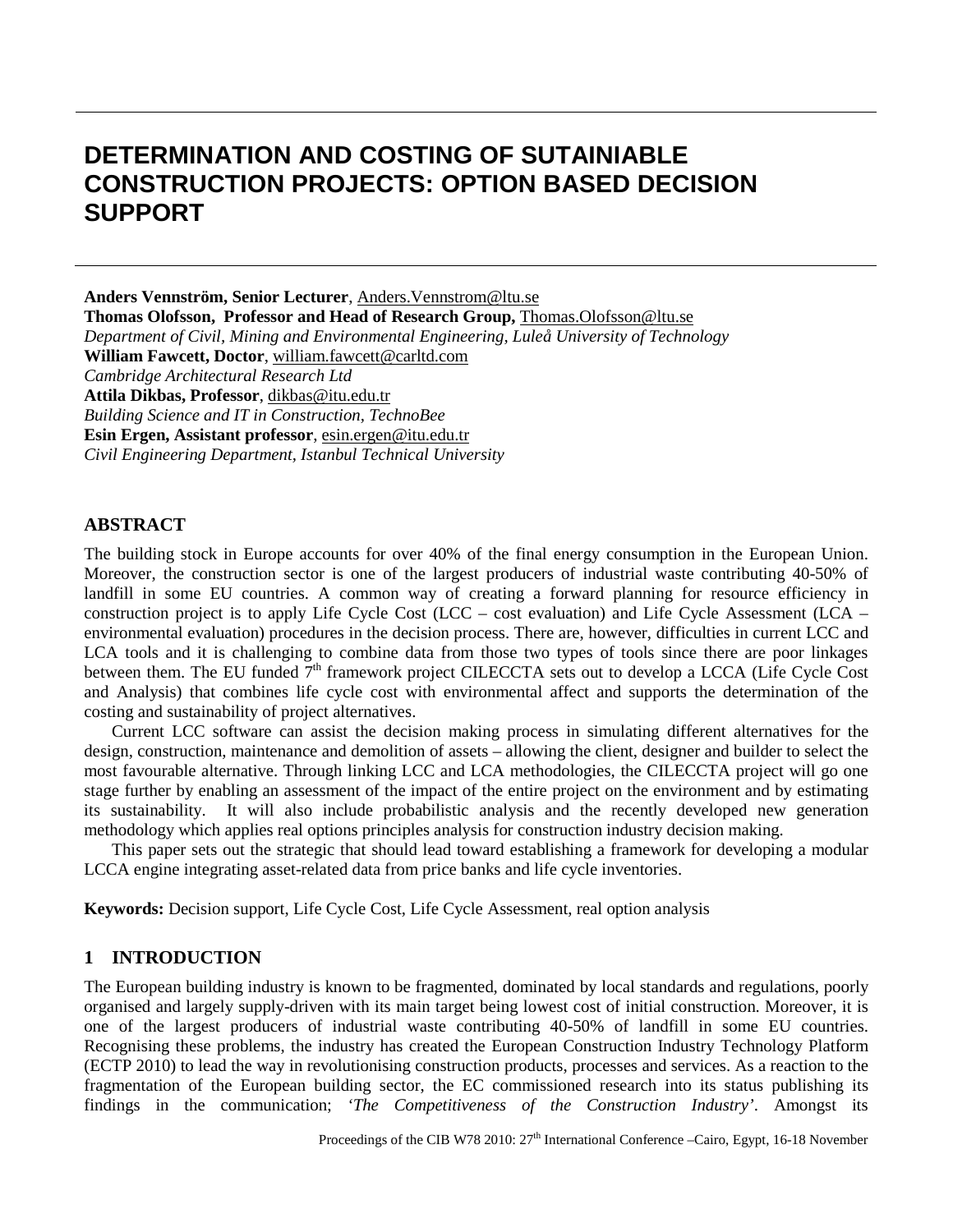recommendations was *'the development of a common LCC methodology at European level, incorporating the overall sustainability performance of building and construction'* (Task group 4, 2003). Therefore Davis Langdon, a UK consultancy, was commissioned by the EC to develop a common methodology for Life cycle cost (LCC). Langdons proposed methodology was published in May 2007 along with an extensive review of the LCC and LCA literature and an outline framework for the development of LCC software tools to implement the methodology (Langdon 2007).

Buildings and construction infrastructure are long-lasting assets, so enlightened clients, designers and builders use Life Cycle Costing (LCC) to identify strategies that are cost-efficient over the whole life – aa fundamental requirement for sustainable design. However, this presents a problem because the future cannot be predicted with certainty. The standard method of LCC assumes that data about the future is available, so the method is of limited value. When there is high uncertainty, according to Ellingham and Fawcett (2006), an approach to whole-life costing which takes into account the future uncertainty is crucial. By applying an real options based approach future costs and benefits are discounted in proportion to the level of uncertainty; it also attaches value to 'lifecycle options' that allow future decisions to be made in response to unfolding events. Through linking LCC and LCA methodologies, the CILECCTA project will even go one stage further by also enabling an assessment of the impact of the whole project on the environment and estimating its sustainability.

# **2 CONCEPTUAL FRAMEWORK**

#### **2.1 Life cycle costing**

The whole purpose of a common LCC methodology is to create a culture of forward planning to improve resource efficiency amongst the industry actors and their clients. For a long time the sector has aimed to build at the minimum cost without considering many other costs, such as the current cost of waste in the process, future energy costs, the costs of building maintenance and refurbishment, costs of change of use and costs of end-of-life determinations: demolition, re-cycling, new use, etc. Current LCC software can assist the decision making process in simulating different alternatives for the design, construction, maintenance and demolition of assets – allowing the client, designer and builder to determine the most favourable alternative for them.

The input required according to Schade (2009) for carrying out LCC analysis is categorised in Figure 1. These inputs influence the LCC outcome at different stages of the life cycle.



Figure 1: The required data categories for a life cycle cost analysis (Schade 2009)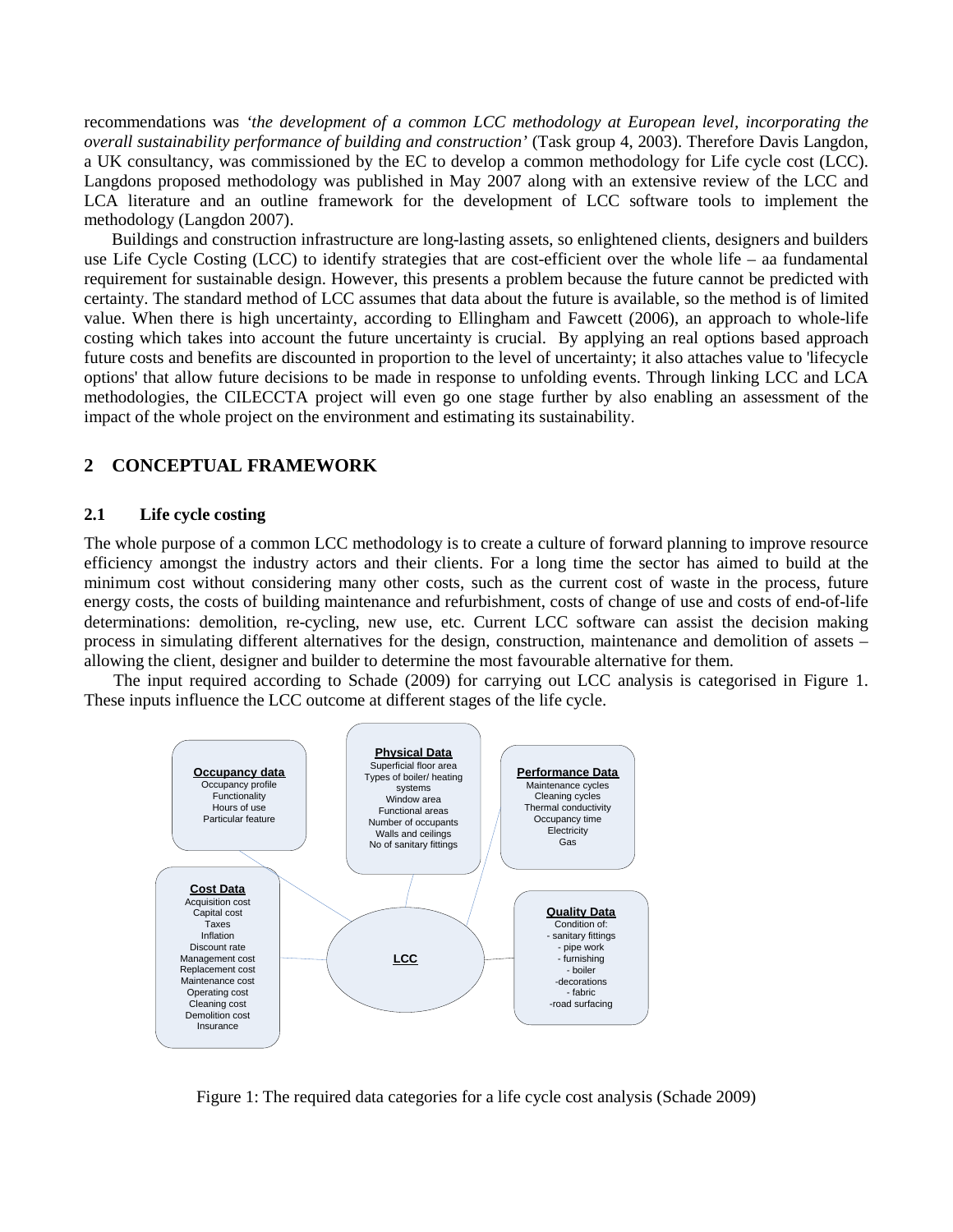The occupancy and physical data could be seen as the key factors at the early design stage. LCC estimation at this stage depends on data such as floor area and the requirements for the building. Performance and quality data are rather influenced by policy decisions such as how well it should be maintained and the degree of cleanliness demanded (Kishk et al., 2003). Quality data are highly subjective and less readily accountable than cost data (Flanagan et al., 1989). At the more detailed design stage, life cycle cost estimation is based more on performance and cost data of a building (Bakis et al., 2003). Timing is critical in LCC. Present valuing (discounting) of costs and benefits and specific time horizon scope is adopted. Any costs or benefits occurring outside that scope are ignored (Norris 2001).

The current cost data about labour, materials and equipment are the most essential data for LCC research. Mostly cost data are found in price banks (PB:s), at least for estimation of construction cost. However, this data needs to be seen in the context of other data categories (such as risk and uncertainties) to obtain a correct interpretation of them (Kishk et al., 2003). Since one of the big issues in LCC is the emphasis on data collection, in contrast to thinking about how to assess it, it might be misleading for the decision-maker were to put his/her emphasis. Accordingly, LCC compares the cost-effectiveness of alternative investments or business decisions from the perspective of an economic decision maker with data that is often/usually assumed, and that the policy decisions about maintenance are subject to change.

#### **2.2 Life cycle assessment**

Life cycle assesment (LCA) measures environmental impacts, both embodied and emitted, associated with all mass and energy flows over the whole life-cycle of the asset from raw materials, through production, use, end-oflife treatment, recycling and final disposal of the asset(Figure 2). In many cases, alternatives that are being compared have different characteristics so that it is problematic to use a single-criterion approach. Life cycle inventories (LCI) provide the quantified environmental information needed to make such assessments.



Figure 2: The required data categories for life cycle assessment (Norris 2001, Ochoa 2002)

A Life Cycle Inventory (LCI) describes a process in a physical way, by recording all mass and energy flows and their associated environmental impacts. All flows which enter and leave the process are counted as "Inputs" and "Outputs". Mass flows may represent resources (e.g. 1 kg of water) or materials (e.g. 1 kg of brick or clay) used/produced, or emissions (e.g.  $0.5$  kg of  $CO<sub>2</sub>$ ), in a process. LCI databases contain this information for different processes. Their inputs and outputs reflect physical information on the processes themselves. By the help of so called "characterization factors" and by the method of "Impact Assessment" these flows are transferred into potential environmental impacts (e.g. 5kg GWP (global warming potential)-equivalent). These LCI datasets describe "aggregated dataset/process" that subsume the LCI data for all upstream processes. An example for an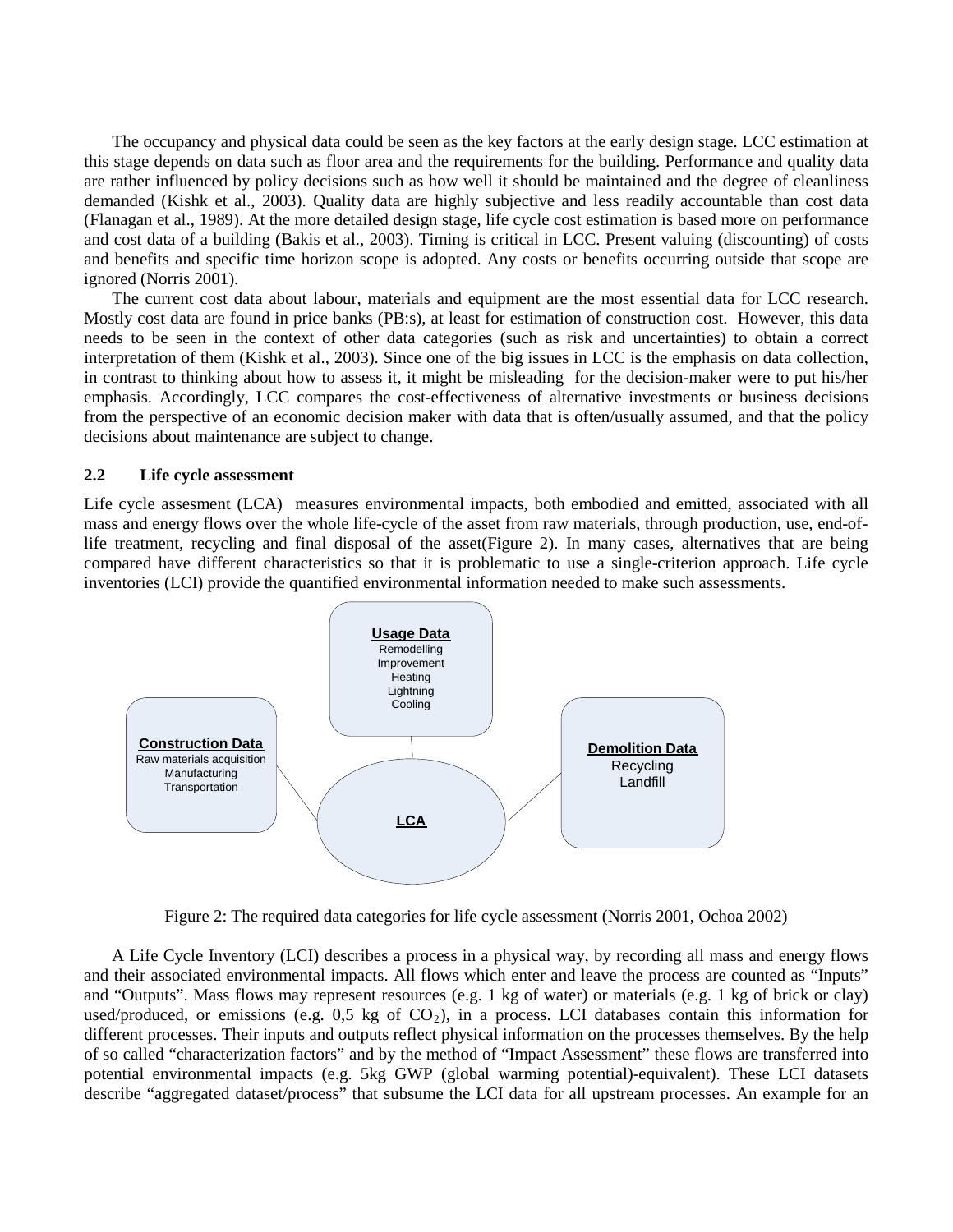aggregated dataset may be "Brick" that includes the upstream processes "Raw material extraction" and "Moulding". The timing of processes and their release or consumption flows are traditionally ignored; impact assessment may address a fixed time window of impacts (e.g., 100-year time horizon for assessing global warming potentials) but future impacts are generally not discounted. To conclude, LCA evaluates the relative environmental performance of alternative product systems that provide the same function. This environmental performance is assessed as holistically as possible, aiming to consider all important causally-connected processes, all important resource and consumption flows, regardless of whether or not they eventually impact anyone.

#### **2.3 The relationship between LCC and LCA in decision making**

A significant aspect of the CILECCTA project is the interface between LCC and LCA. Despite the similarity of their names, LCC and LCA have major methodological differences. These differences stem from the fact that LCC and LCA are each designed to provide answers to very different questions according to Norris (2000). One way of combining LCC and LCA is, according to Ciroth et al (2008) to add an economic dimension to LCA. LCC complements the LCA because elements that are not of interest for LCA are of high interest for LCC, such as costs for R&D and costs involved in the product design phase. Combining LCC and LCA also facilities ecoefficiency assessments which is easier to understand and further extend target audience for the use and interpretation of LCA.

The concepts behind both investigations deal with resource transfers, and they might be considered as sharing a common logical framework for counting and analysis, but with different units of measurement. A primary issue is whether LCA is an integral part of the decision-making process, or whether it provides additional data to reveal the environmental impact of decisions that are made on the basis of financial LCC. Managers constantly trade-off costs and benefits to achieve a project that maximize utility. In the current context, the tradeoffs are between LCC and LCA. Different project alternatives can be mapped out on a two dimensional chart showing how each 'scores' on the two axes, one for LCC cost and the other for LCA environmental performance. Figure 3 shows a chart that a manager might use to evaluate a set of project alternatives.



Figure 3: The trade of between LCC and LCA

It is clear that some alternatives dominate others, for example A is both more expensive and has a greater environmental impact than B. One might expect the realistic alternatives for one project to have a limited range of combinations of cost and environmental impact, with inexpensive projects performing less well environmentally and vice versa. Extremely good environmental performance (such as zero CO<sub>2</sub> design) is probably expensive, and the concept of decreasing marginal utilities implies increasing cost to extract each additional increment of environmental performance. The combinations of cost and environmental impact that are regarded as equivalent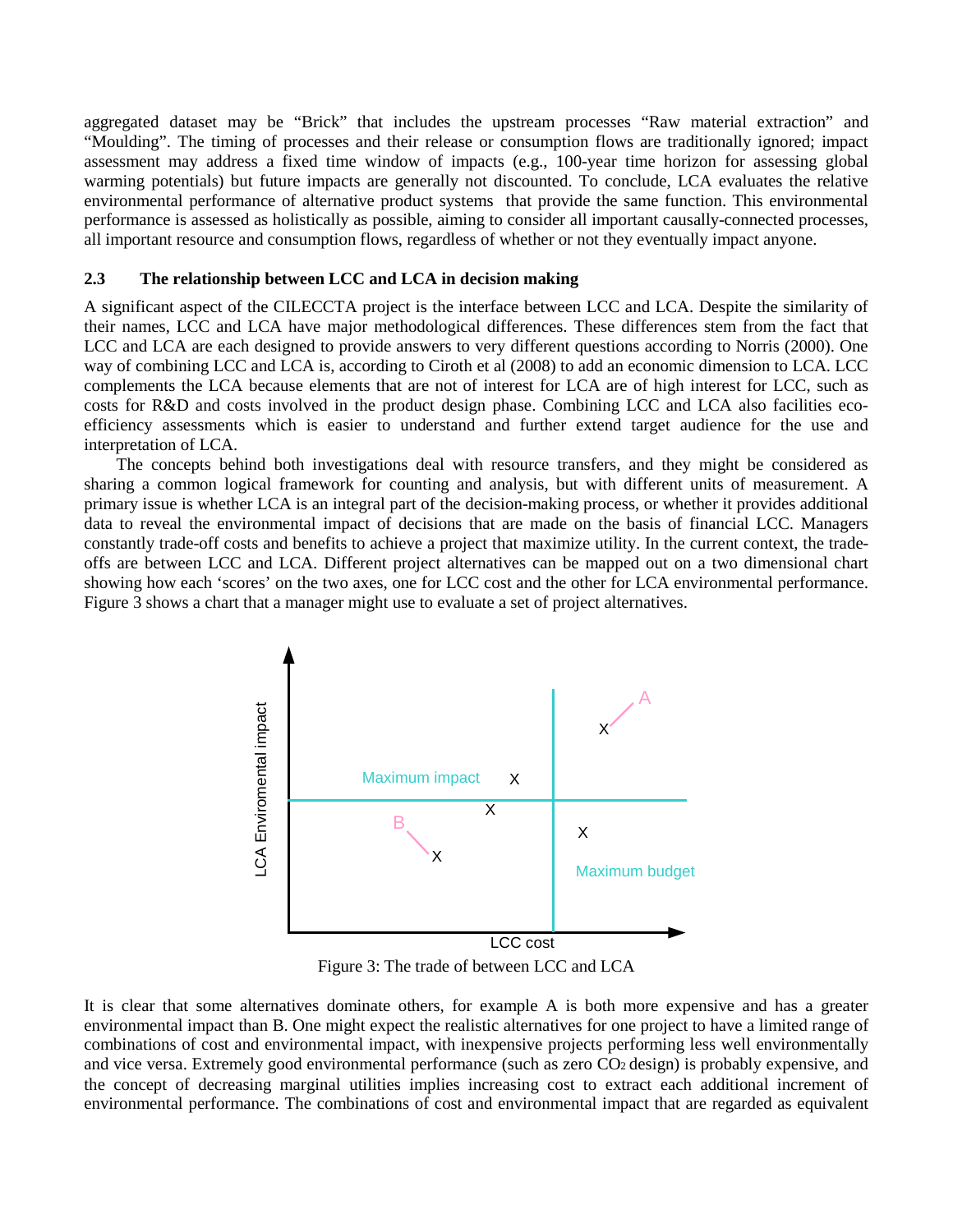by an individual or organisation define indifference curves or contour lines, and the alternative on the highest contour is preferred. The indifference curves/contour lines vary for different people/organizations, depending on the relative weight given to cost and environmental impact.

Deterministic analysis yields single points for each alternative (as on Figure 3), whereas probabilistic analysis would yield areas rather single points. Alternatives with higher levels of uncertainty would be represented by larger areas on the graph, which may overlap. In this method LCC (including lifecycle options when appropriate), based on factors that are expressed in monetary terms, might be used to steer the initial stage of decision-making, with LCA information about environmental performance being taken into account before making the final decision. Presumably, when there is a significant difference between the alternatives in monetary terms, decisions are dominated by LCC; but when the difference between alternatives in LCC terms is small, the environmental performance derived from LCA might be decisive.

### **3 DECISSION MAKING UNDER UNCERTAINTY**

Standard methods of life cycle analysis assume that it is possible to assemble complete information about the costs or environmental impacts that will occur during the service life of a building or infrastructure project; this can be called deterministic life cycle analysis. When this information is available, optimal decisions can be established – but in almost all realistic situations it is not available. Instead it is necessary to rely on uncertain estimates, with the amount of uncertainty increasing, for events taking place further in the future.

Using uncertain estimates, future costs or environmental impacts can be simulated probabilistically. Decisionmakers can then take account of the range of possible outcomes, perhaps applying confidence-level tests to mitigate the risk of unfavourable outcomes. Probabilistic methods for analysing whole life costs are wellestablished in many industries, but not yet in construction. The CILECCTA project will provide tools for probabilistic analysis.

In standard methods of life cycle analysis it is normally assumed that all decisions about a building or infrastructure project are made at the time of construction, but in reality managers in the future make decisions that affect the evolution of their assets. In the language of real options theory, the owners have lifecycle options that allow them to respond in different ways, depending on the outcome of future events that are presently uncertain (Mun 2006; Ellingham & Fawcett 2006). Lifecycle option can be thought of as providing flexibility, which is highly desirable in situations of uncertainty, to mitigate the risk that a project will becoming worthless or require major adaptation in changing circumstances (Figure 4). For example, demountable partitions give the option to reconfigure an office quickly and economically if and when the layout requirements change.



Figure 4: The benefit of lifecycle options when there is uncertainty about events during the service life of a building or infrastructure project.

The left side of Figure 4 shows that a deterministic decision D can only lead to outcome D. If external factors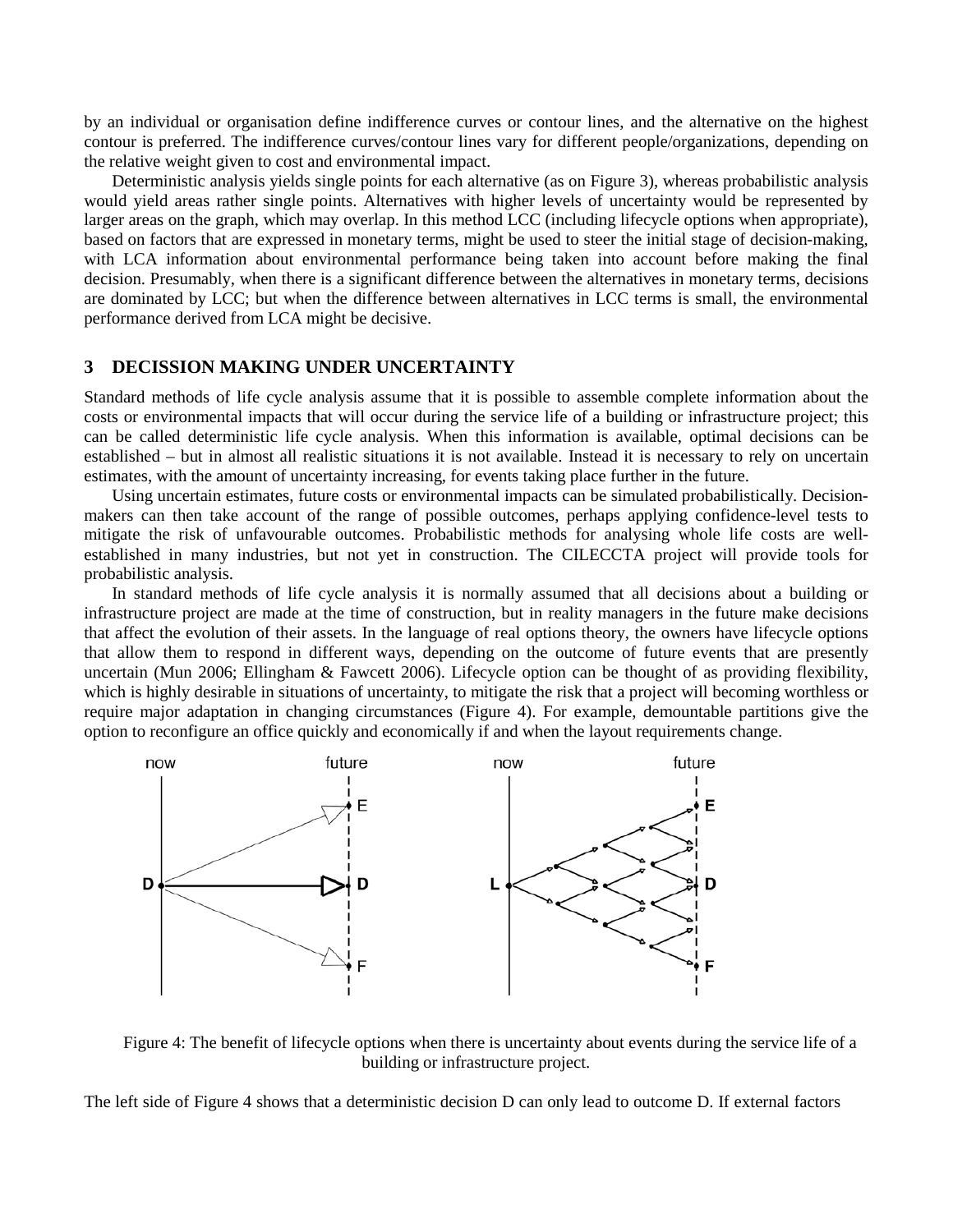(eg. Price, technologies, regulations) change one may wish to have made a different decision leading to outcomes such as E or F- but there is nothing that can be done about it. With a lifecycle option (right side of Figure 4), today's decision L is followed by a sequence of later decisions that allow one to reach any of the outcomes D, E or F that turns out to be most favourable. It is impossible ( and unnecessary) to predict how the later decision will be made.

If lifecycle options are overlooked, the project value will be underestimated. Although lifecycle options always add to project value, there is often an acquisition cost; in these cases it is necessary to compare option value with option cost in order to decide whether to acquire the option. Note that option value is greater when there is more uncertainty; in a case of deterministic information lifecycle options would have no value.

## **3.1 PROBABLISTIC DATA FOR LIFE CYCLE EVAUATION**

Buildings are long-lived and are exposed to a range of uncertainties, principally in the value and timing of future costs and revenues. For reason, changes in costs and revenues attributable to a project over a specified planning period should be evaluated in LCC assessment process. Forecasts will be made regarding future escalation rates of these values, and estimate will be made of the probable service life of components. Clearly, the cash flows, escalation rates and component life cannot be known with certainty because of the variability in one or more of the estimated values or assumptions in the LCC process. This is the reason why the identification of causes of variability in the LCC analysis can have a significant influence on decision-making process. There exist a number of risk identification methods that can be employed for identifying causes of variability in LCC analysis. Examples are given below (Davis Langdon, 2007):

- Assessing relevant databases, where available
- Obtaining feedback from past projects
- Drawing out the knowledge and experience of individuals within the team
- Conducting interviews
- The Delphi method, gathering information from project participants

After identifying potential causes of variability in the LCC assessment, it becomes necessary to assess their potential likelihood and extent. Several techniques exist for the treatment of uncertainty for risk analysis.

*Quantitative* risk assessment generally use mathematically based analyses of statistical data, and may involve simulation. In practice, two techniques are likely to be of particular value in the LCC context and are identified as such ISO 15686 Part 5. At a simple level, *sensitivity analysis* measures the impact on project outcomes of changing one or more key input values about which there is uncertainty. Discount rate, future inflation assumptions, period of analysis, service life or maintenance, repair or replacement cycles and operational cost data are among key variables. Sensitivity analysis is used to set the 'expected value', a 'lower value' and a 'higher value' for each variable. A more complicated version of sensitivity analysis is to change several variables at once so that measures of worth can be computed for various combinations. Sensitivity analysis shows us how significant specific input values or combinations of input values are in determining the LCC outcomes. The major shortcomings of sensitivity analysis are that it gives no explicit measure of risk exposure, and it includes no explicit treatment of risk attitude. In other words, the findings of sensitivity analysis are ambiguous.

At a more sophisticated level, *Monte Carlo simulation* may be appropriate. It is the name given to a class of simulation approaches to decision making in which key input values are described by probability distributions. In the LCC context, it generates graphs that show the probabilities of total LCCs over the analysis period, which indicate the probability of exceeding various values. A set of Monte Carlo runs can identify the risks/ causes of variability that have the most impact on LCC.

Qualitative risk assessment is subjective because it relies largely on human judgment which will be influenced by the knowledge, skills and experience of the decision makers (Marshall, 1993). Qualitative tools which may be applicable in the LCC context include risk matrices and impact assessment matrices, SWOT analysis, brainstorming etc..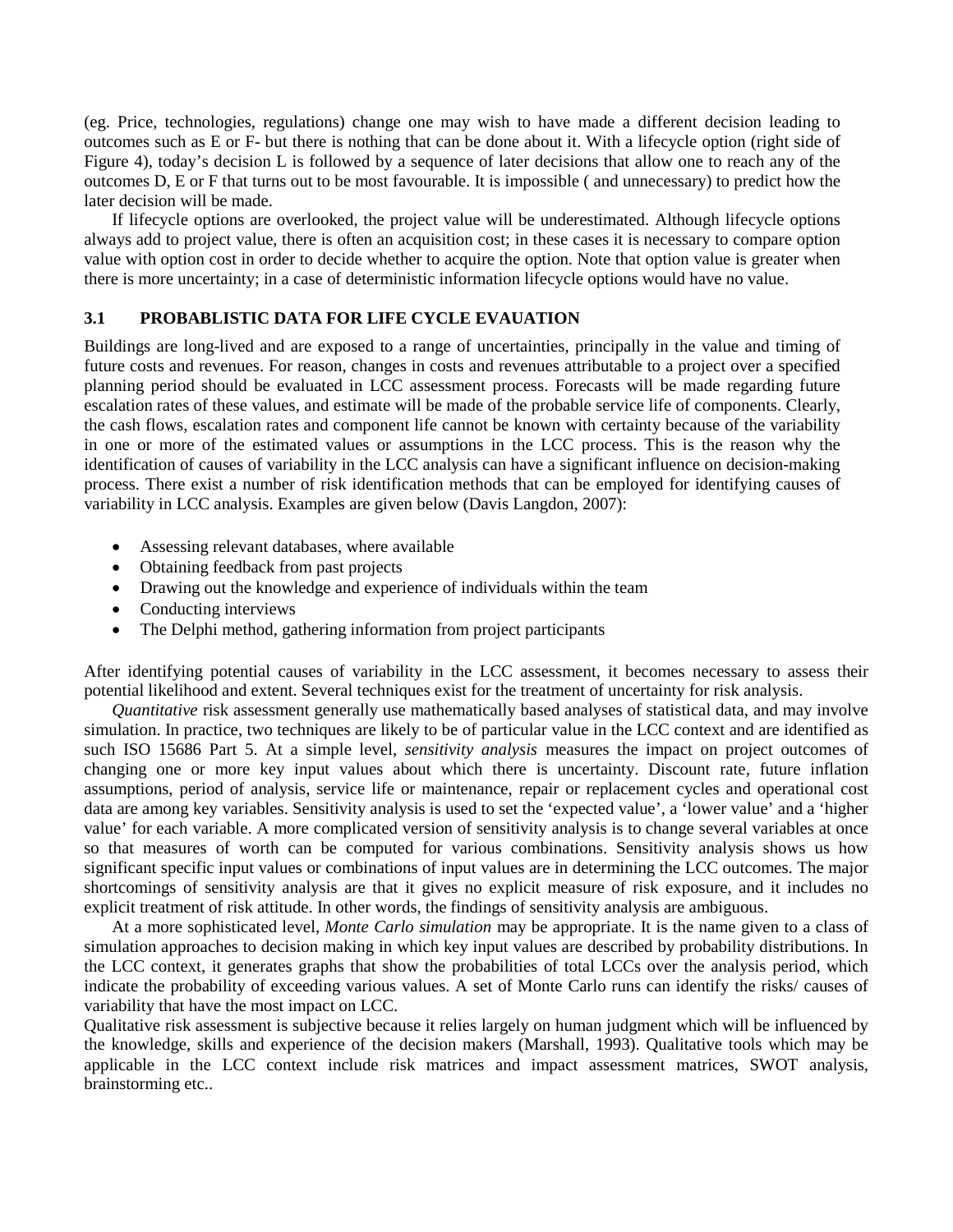### **3.2 Decision process for LCC and LCA**

The combination of LCC and LCA needs, however, to address the specific characteristic of the client's decision process in a construction process. The decisions to be made at a certain gate, called quality gate, require a specific level of information so that the performance of the proposed design solution can be evaluated (Figure 5).



Figure 5: Default mapping of maturity levels versus building life cycle phases and aggregation level of PB:s and LCI:s (Based on Shade 2009)

A common approach is that the degree of detail, information level or model maturity is increasing through a number of phases from the early stages to detailed design and construction, where the required functionalities are gradually are mapped onto technical solutions. Similarly, Davis Langdon (2007) propose a stepwise approach methodology whereby proposals and solutions are identified initially and are then tested, validated and refined before becoming incorporated into the project. They further argue that an important feature of the LCC process is its essentially iterative nature since the process of construction design is itself highly iterative. The use and squence of LCC and LCA will depend on the priorities of the decison maker (Davis Langdon, 2007). The range of approaches might cover, for example, the use of LCC and LCA as two of the criteria in the evaluation of a number of investment alternatives or a single investment; the use of LCC to provide a financial/eceonomic evaluation of alternatives identified in a LCA assessment; the use of LCA as a means of identifying alternatives with a good environmental performance and then carrying out a LCC analysis; the use of LCC to select cost effective alternatives, then making a final decision in the light of a process of LCA carried out on those alternatives only.

Furthermore, there needs to be greater emphasis on assessment over the total life-cycle in the decision process. Accordingly, Ochoa et al (2002) investigated the construction, usage, and demolition of a residence and showed that the usage stage accounted for 95% of the total life-cycle energy consumption. Important therefore is to consider where in the construction processes the different aspects of LCC and LCA is determined. On average, by the time 1% of project costs are spent, roughly 70% of the lifecycle cost of the building has been committed (Romm, 1994). As stated by Kotaji et al. (2003) it is particularly important to show the relation between the design choices and the resulting life time cost (energy, maintenance and operation). As en example, an office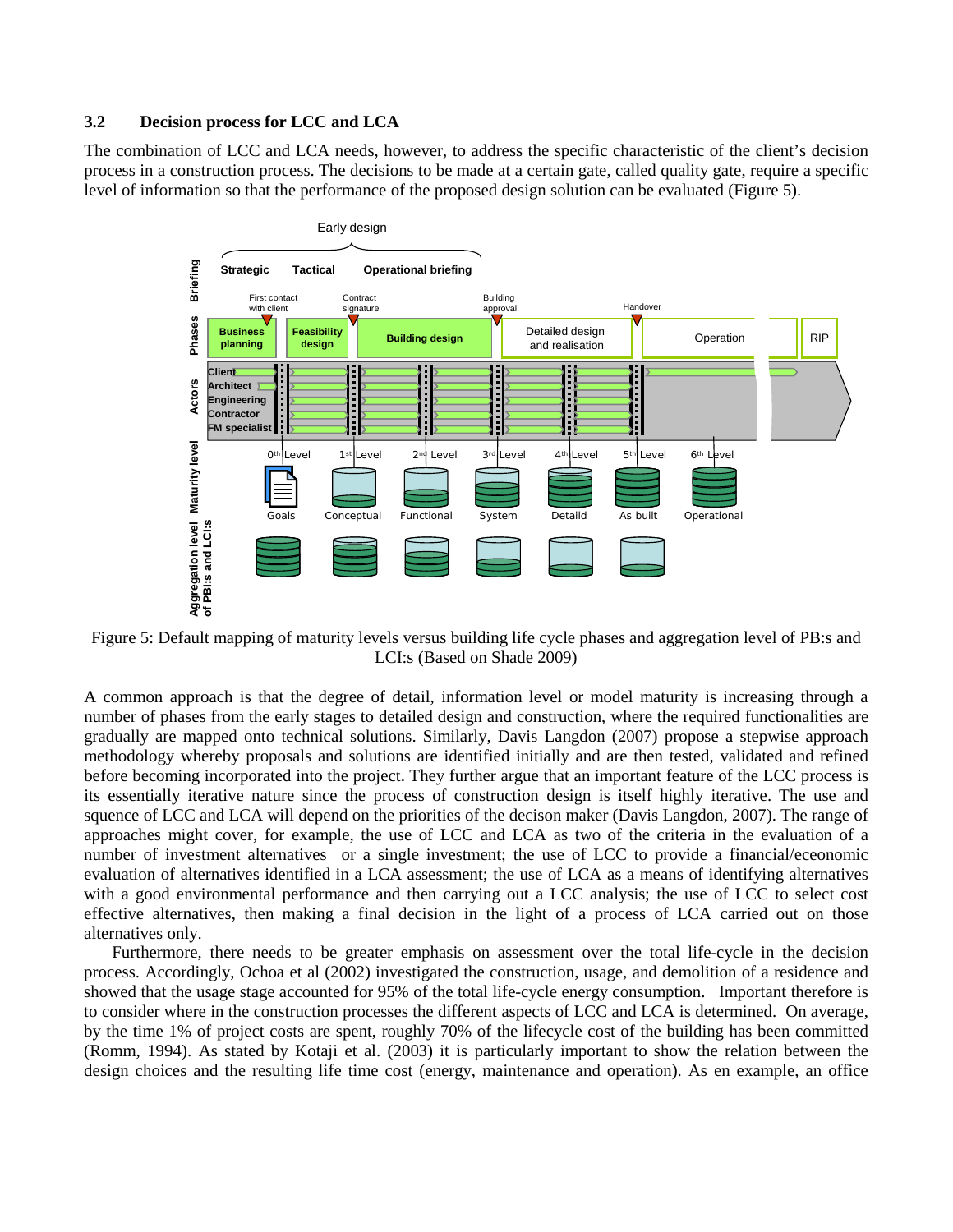building will cost about three times its initial cost to operate and maintain over a 25-year period (Flanagan and Jewell, 2005).

There are several tools that support the decision maker in the decision process (Kishk et al, 2003). However, when applying both LCC and LCA analyses in a complex context, such as contribution of a construction project his complexity can not be reduced to a simple set of universally applicable situations (Elghali et al 2008). A combined LCC and LCA tool will be used to select among alternative projects, designs or building components. Consequently LCC and LCA data should be presented in a way that enables effective comparison (Bakis et al., 2003). For that reason a modular LCC and LCA engine integrating asset-related data in PBs and life cycle inventories is an important concept. The information in PBs and LCIs, however, needs to be aggregated into building elements with all underlying costs and potential environmental impacts in order to be useful for decision making, especially in the early stage of the decision process. Furthermore, decision support needs to be capable of dealing with situations where system uncertainty is low but the decision stake are high, explicitly including consideration of decision stakes and uncertainty arising from incomplete information.

# **4 CONCLUSIONS**

The purpose with this paper is to set out the strategic framework for developing a modular LCCA engine integrating asset-related data from price banks and life cycle inventories. Previous research shows that there are substantial benefit with a combination of LCC and LCA as a support to the decision process. By including probabilistic analysis in LCC and LCA methodologies, construction industry decision making that takes account of environment and cost is possible. The future decision tool needs to take in to account different level of decisions that are made in the construction process, from the first step of deciding the business case to the decision of rebuilding or demolishing. The uncertainty is higher in the beginning of the decision process, but these decisions have a bigger impact on the overall performance of an asset. There are three reasons for treating uncertainty as a central aspect of LCC:

- The take-up of LCC has been poor, perhaps because the unsatisfactory assumptions that have to be made in deterministic LCC undermine confidence in its results.
- The very long lifecycle of buildings compared to many other manufactured products increases uncertainty and makes it very difficult to assemble credible data for deterministic LCC
- Deterministic LCC is based on a method of investment appraisal that dates from the 1950s; since then many advances in investment appraisal that have emphasised the explicit modelling of uncertainty – it is appropriate to transfer these advances to the construction industry

There are also some important differences between LCC and LCA that need to be considered in the development of the decision tool. Unlike LCC, LCA does not include any time framework, which makes it difficult to discount future impacts. Probably the most suitable way of combining the two methods is to let LCA be a "passive passenger", as Davis Langdon (2007) suggested, whereby LCC selects cost-effective alternatives, with final decisions being made in the light of a LCA. The time frame is essential also when applying life cycle option analysis which takes account of the range of possible outcomes. Further research needs to consider the difference in purpose between LCC and LCA; these differences have properly resulted in differences in their scope and methods.

The challenge, to develop aggregated PB:s and LCI to support the described decision process still remains. The previous described decision process, whereby a specific level of information is required so that the performance of the proposed design solution can be evaluated step by step, requires aggregated PB:s and LCI:s. The aggregation level decreases further down in the decision process whereby, in most case, the PB:s and especially LCI are more suitable today.

## **ACKNOWLEDGMENTS**

The research leading to these results has received funding from the European Community's Programme FP7/2007-2013 under grant agreement no 229061.